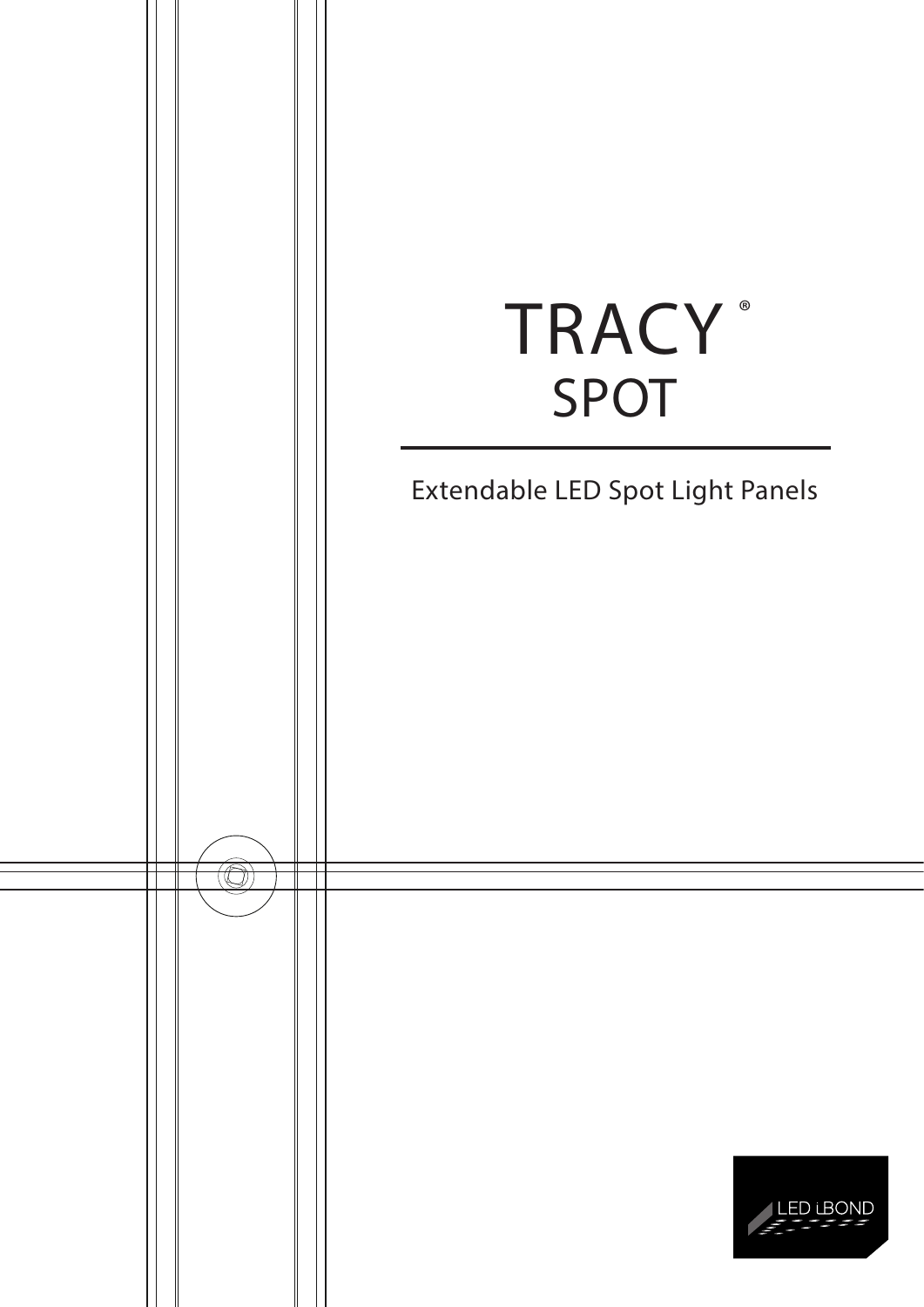

# **TRACY** SPOT ®

# **CREATE ANY LENGTH OF SPOT LIGHTS ANYWHERE - SUPER EASY TO FIT TO YOUR NEEDS, EVEN AROUND CORNERS**

TRACY® is a new innovative 12V LED lighting system, which stands out as one of a kind. The main component is the ultra slim aluminium LED panel which is easy to integrate, and customize to suit your exact needs. Cut to any length, extend like the rails of a model railway or even cut and assemble to go around corners - it's really that simple!

You can use TRACY SPOT almost anywhere you consider using traditional spot lights. Use it for general lighting in retail stores, offices, aisles, resident buildings, ceiling coves, garages or roof eaves. Use it in kitchens for under cabinet lighting or other places that will benefit from TRACYs slim dimensions, robustness, easy integration and 12Vdc system.

Usually the most time consuming and costly part of a lighting installation relates to the wiring and setup of power supply connection points. With TRACY SPOT you can achieve up to 43 m. of continuous light panels from just one connection point! That will save you a lot of installation time, power supplies, cabling and money.

When you pick up a TRACY SPOT panel, you will instantly feel the quality and be attracted by the design. The solid aluminium not only looks and feels good, but it also features an ideal cooling of the LEDs. That's why we can achieve unsurpassed lifespan.

### Why choose TRACY SPOT?

- Simplicity easy and fast installation
- Integration super slim
- Flexibility fit to any length and go around corners
- High efficient cooling and heat management
- Unsurpassed lifespan 100,000 hours, L90
- High light quality we only use the best LEDs available
- High efficiency/low power consumption save money
- Scandinavian design- and build quality Made in Denmark
- Sustainable 92% is made of recycled aluminium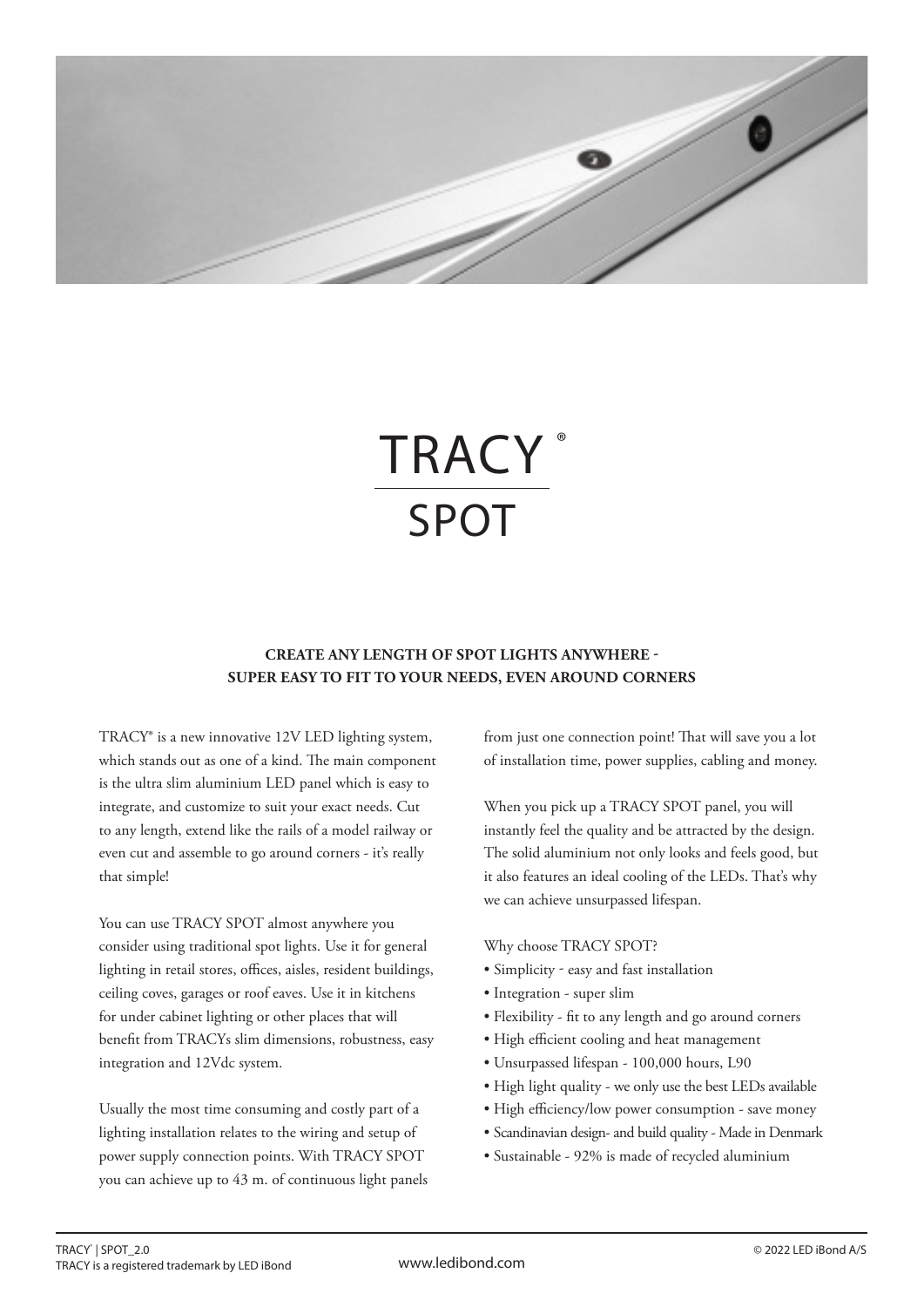# FEATURE OVERVIEW



# **SUPER SLIM 6 mm LED panel** The TRACY SPOT panels

are not just slim – but extremely slim. With only 6 mm the unit sits lower than conventional solutions, enabling easy integration almost anywhere.



# **DIMMABLE**

TRACY SPOT is dimmable and can be configured to deliver almost any lumen output needed. Utilize it to optimize your light and operation to your needs and to save energy.



### **LONG LIFESPAN L90 > 100.000 hours**

The intelligent design of the TRACY SPOT panels offers excellent heat transmission giving stability and a long lifetime.





### **EXTENDABLE Extend TRACY SPOT like model railways**  It's possible to extend the

TRACY SPOT panels, just as easy as you can build a model railway. You can build more than 100 m of light from a single connection point!

### **SUSTAINABLE Saving money, energy & reducing CO2 emission**  The high efficiency and very competitive price offer huge savings on your energy bill, a fast ROI and contribute to a greener society by reducing CO2 emission.

**EASY TO CLEAN** Smooth durable surfaces make it easy to clean.



# **FLEXIBLE**

TRACY SPOT panels come without wires, which means you can cut them to fit almost any length you like. You can even cut and connect them in angles to go around corners.

### **EASY INSTALLATION Intuitive step-by-step** The TRACY SPOT panels are very easy, fast and intuitive to install. It's plug-n-play, saving valuable time and money.

# APPLICATIONS



## **CEILING**

TRACY SPOT can be used for general spot lighting in offices, aisles, stores, residential buildings etc. The linear aluminium panels can be used as an architectural element, to define zones or to accentuate the flow of a building.



**RETAIL WINDOWS** TRACY SPOT can be installed very close to

the window - even in the window frame. This enables frontal illumination of objects in retail exhibition windows.



**COVE** TRACY SPOT fits into almost any ceiling cove.



## **ROOF EAVES**

TRACY SPOT can be used outdoor under roof eaves to deliver light on the ground and to accentuate the building.



**INDUSTRIAL BUILDINGS** TRACY SPOT is a durable and high performing LED system, that delivers lots of light even from high installation heights.

### TRACY® | SPOT\_2.0 TRACY is a registered trademark by LED iBond

www.ledibond.com